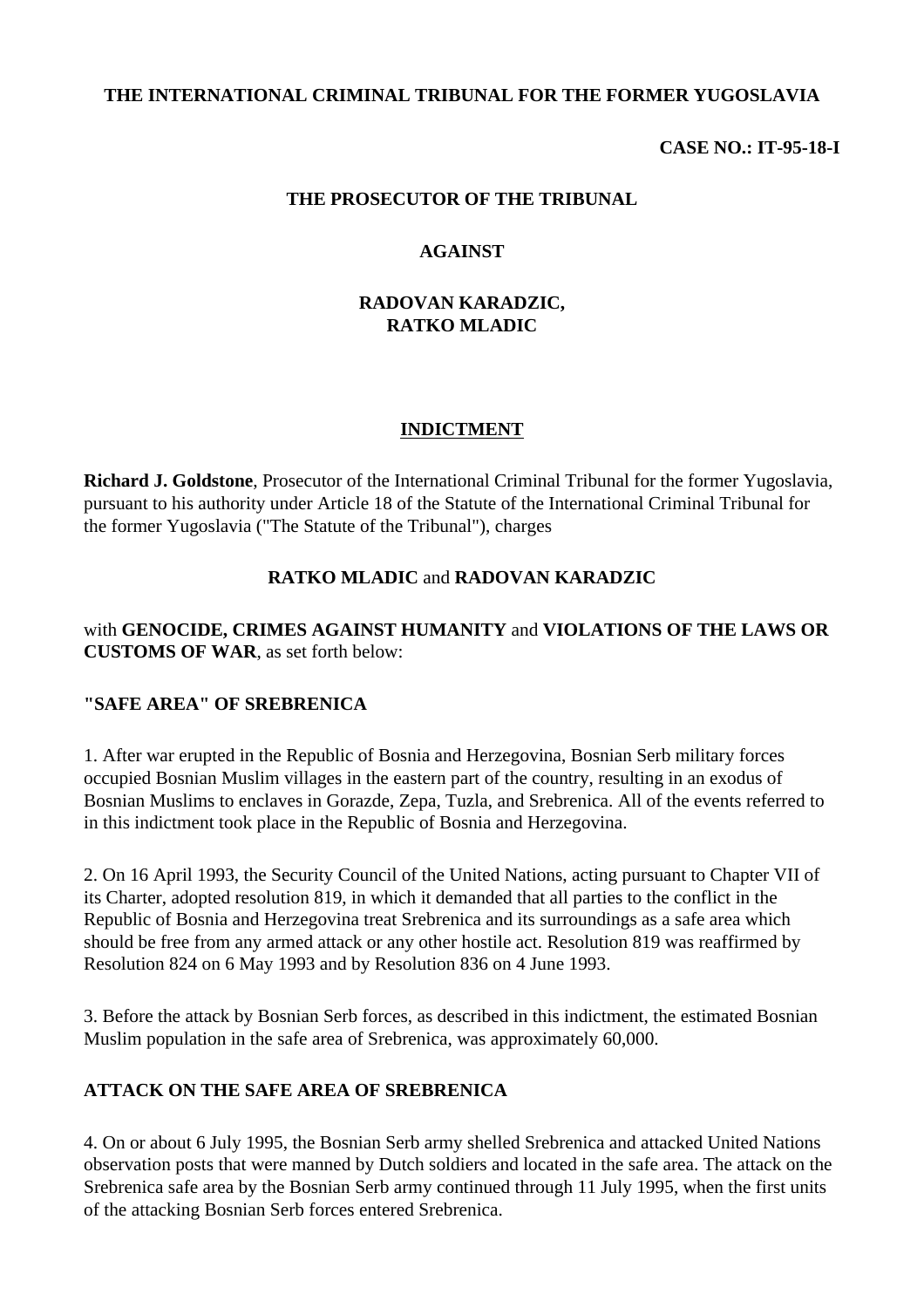5. The Bosnian Muslim men, women and children who remained in Srebrenica after the beginning of the Bosnian Serb attack took two courses of action. Several thousand women, children and some mostly elderly men fled to the UN compound in Potocari, located within the safe area of Srebrenica, where they sought the protection of the Dutch battalion responsible for the compound. They remained at the compound from 11 July 1995 until 13 July 1995, when they were all evacuated by buses and trucks under the control of and operated by Bosnian Serb military personnel.

6. A second group of approximately 15,000 Bosnian Muslim men, with some women and children, gathered at Susnjari during the evening hours of 11 July 1995 and fled, in a huge column, through the woods towards Tuzla. Approximately one-third of this group consisted of armed Bosnian military personnel and armed civilians. The rest were unarmed civilians.

# **EVENTS IN POTOCARI**

7. On 11 July 1995 and 12 July 1995, **RATKO MLADIC** and members of his staff met in Bratunac with Dutch military officers and representatives of the Muslim refugees from Potocari. At these meetings, **RATKO MLADIC** informed them, among other things, that Bosnian Muslim soldiers who surrendered their weapons would be treated as prisoners of war according to the Geneva Conventions and that refugees evacuated from Potocari would not be hurt.

8. On or about 12 July 1995, Bosnian Serb military forces burned and looted Bosnian Muslim houses in and around Potocari*.*

9. On or about 12 July 1995, in the morning hours, Bosnian Serb military forces arrived at the UN military compound in Potocari and its environs.

10. On or about 12 July 1995, **RATKO MLADIC** arrived in Potocari, accompanied by his military aides and a television crew. He falsely and repeatedly told Bosnian Muslims in and around Potocari that they would not be harmed and that they would be safely transported out of Srebrenica.

11. On or about 12 July 1995, at the direction and in the presence of **RATKO MLADIC**, approximately 50-60 buses and trucks arrived near the UN military compound in Potocari. Shortly after the arrival of these vehicles, the evacuation process of Bosnian Muslim refugees started. As Muslim women, children and men started to board the buses and trucks, Bosnian Serb military personnel separated the men from the women and children. This selection and separation of Muslim men took place in the presence of and at the direction of **RATKO MLADIC.**

12. The Bosnian Muslim men who had been separated from other refugees were taken to divers locations in and around Potocari. On or about 12 July 1995, **RATKO MLADIC** and Bosnian Serb military personnel under his command, informed some of these Muslim men that they would be evacuated and exchanged for Bosnian Serbs being held in Tuzla.

13. Most of the Muslim men who had been separated from the other refugees in Potocari were transported to Bratunac and then to the area of Karakaj, where they were massacred by Bosnian Serb military personnel.

14. Between 12 July 1995 and 13 July 1995, Bosnian Serb military personnel summarily executed Bosnian Muslim men and women at divers locations around the UN compound where they had taken refuge. The bodies of those summarily executed were left in fields and buildings in the immediate vicinity of the compound. These arbitrary killings instilled such terror and panic amongst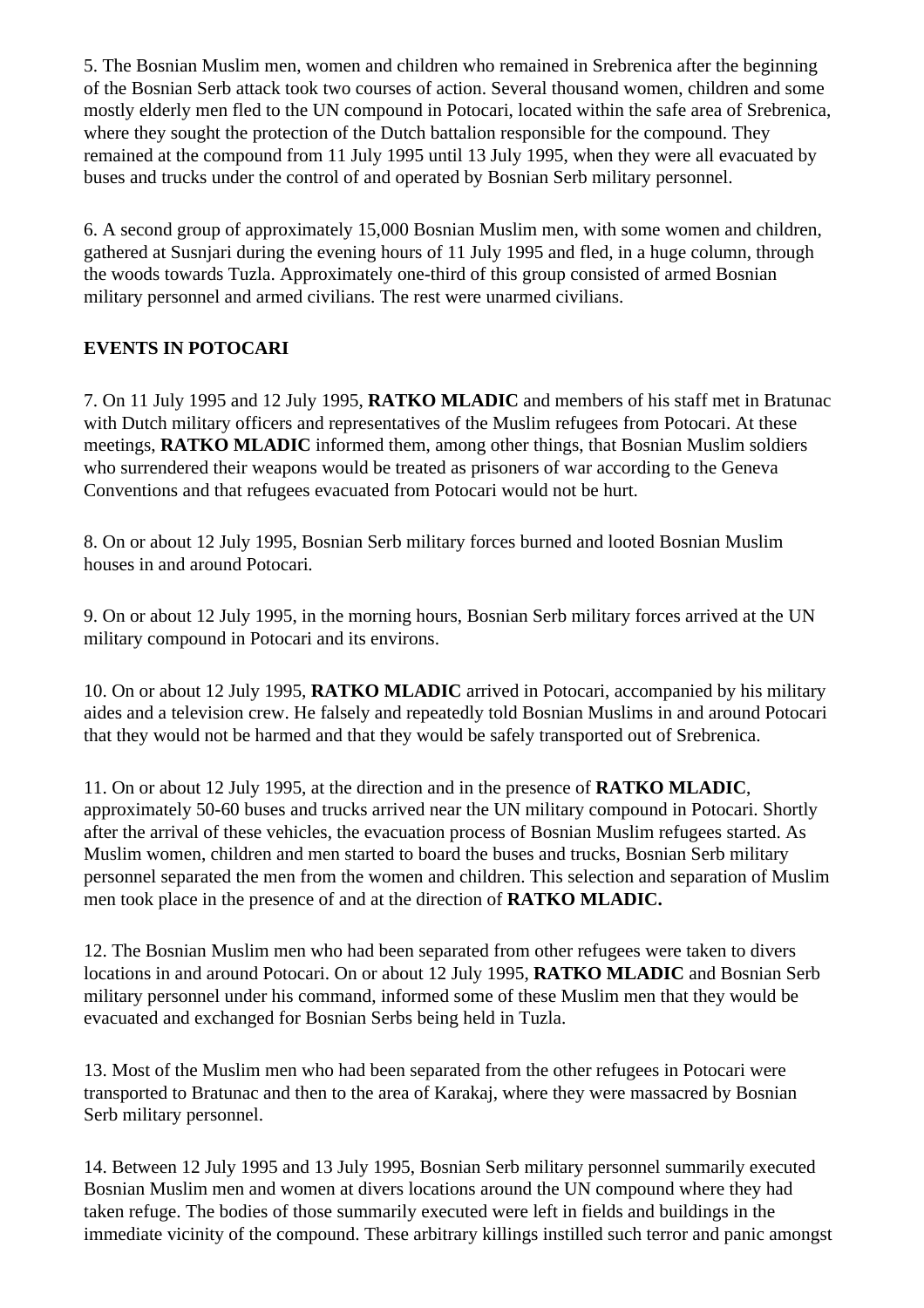the Muslims remaining there that some of them committed suicide and all the others agreed to leave the enclave.

15. The evacuation of all able-bodied Muslim refugees concluded on 13 July 1995. As a result of the Bosnian Serb attack on the safe area and other actions, the Muslim population of the enclave of Srebrenica was virtually eliminated by Bosnian Serb military personnel.

## **SURRENDER AND EXECUTIONS**

16. Between the evening of 11 July 1995 and the morning of 12 July 1995, the huge column of Muslims which had gathered in Susnjari fled Srebrenica through the woods towards Tuzla.

17. Bosnian Serb military personnel, supported by armoured personnel carriers, tanks, anti-aircraft guns and artillery, positioned themselves along the Bratunac - Milici road in an effort to interdict the column of Bosnian Muslims fleeing towards Tuzla.

18. As soon as the column reached Bosnian Serb held territory in the vicinity of Buljim, Bosnian Serb military forces attacked it. As a result of this and other attacks by Bosnian Serb military forces, many Muslims were killed and wounded and the column divided into several smaller parts which continued towards Tuzla. Approximately one-third of the column, mostly composed of military personnel, crossed the Bratunac-Milici road near Nova Kasaba and reached safety in Tuzla. The remaining Muslims were trapped behind the Bosnian Serb lines.

19. Thousands of Muslims were captured by or surrendered to Bosnian Serb military forces under the command and control of **RATKO MLADIC** and **RADOVAN KARADZIC**. Many of the Muslims who surrendered did so because they were assured that they would be safe if they surrendered. In many instances, assurances of safety were provided to the Muslims by Bosnian Serb military personnel who were with other Bosnian Serb soldiers wearing stolen UN uniforms, and by Muslims who had been captured and ordered to summon their fellow Muslims from the woods.

20. Many of the Bosnian Muslims who were captured by or surrendered to Bosnian Serb military personnel were summarily executed by Bosnian Serb military personnel at the locations of their surrender or capture, or at other locations shortly thereafter. Incidents of such summary executions include, but are not limited to:

20.1 On or about 13 July 1995, near Nezuk in the Republic of Bosnia and Herzegovina, a group of 10 Bosnian Muslim men were captured. Bosnian Serb soldiers summarily executed some of these men, including Mirsad Alispahic and Hajrudin Mesanovic.

20.2 On or about 13 July 1995, on the banks of the Jadar River between Konjevic Polje and Drinjaca, Bosnian Serb soldiers summarily executed 15 Bosnian Muslim men who had surrendered or been captured. Amongst those killed were Hamed Omerovic, Azem Mujic and Ismet Ahmetovic.

20.3 On or about 13 July 1995, in the vicinity of Konjevic Polje, Bosnian Serb soldiers summarily executed hundreds of Muslims, including women and children.

20.4 On or about 17 July 1995 or 18 July 1995, in the vicinity of Konjevic Polje, Bosnian Serb soldiers captured about 150-200 Bosnian Muslims and summarily executed about one-half of them*.*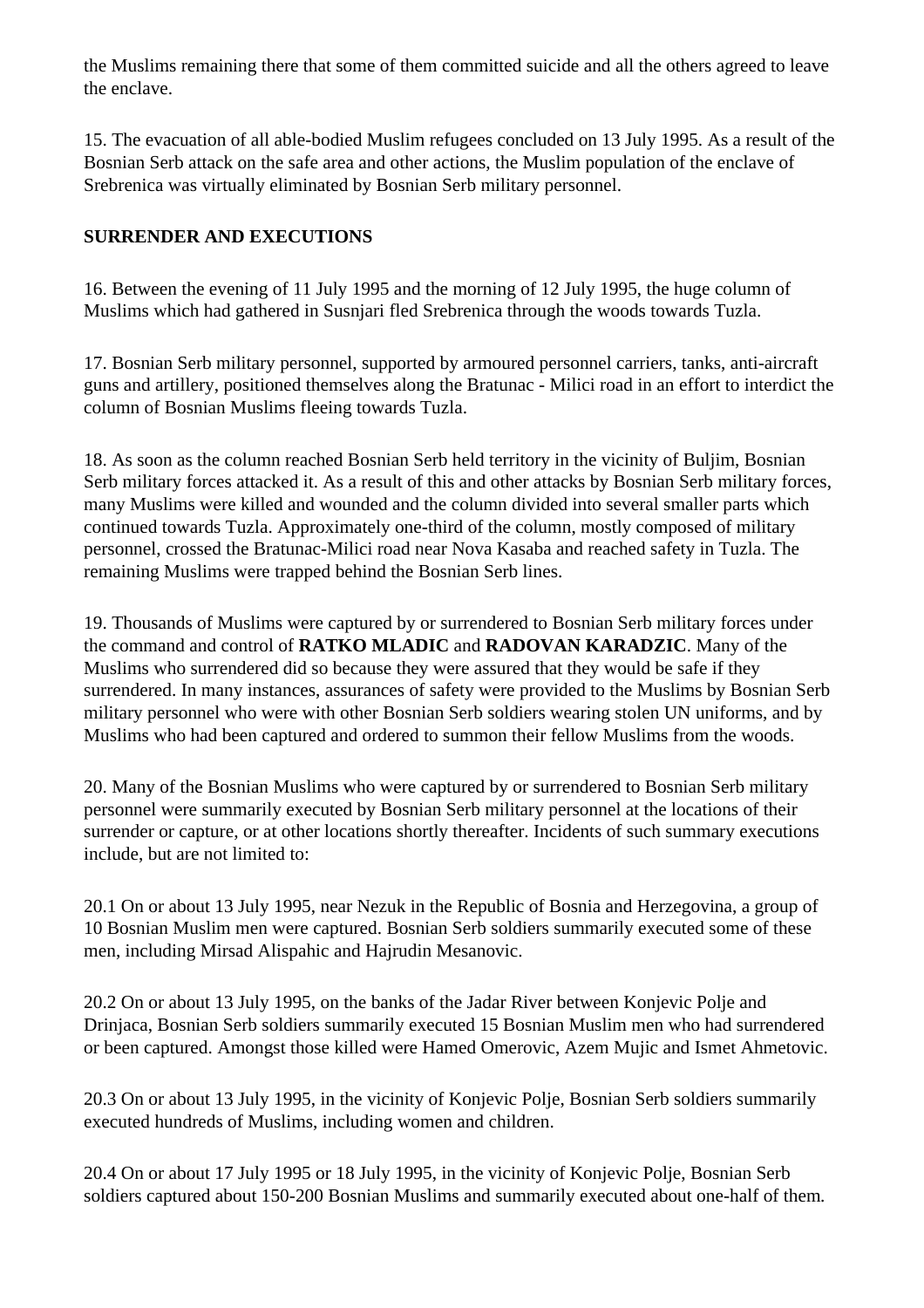20.5 On or about 18 July 1995 or 19 July 1995, in the vicinity of Nezuk, about 20 groups, each containing between 5-10 Bosnian Muslim men, surrendered to Bosnian Serb military forces. After the men surrendered, Bosnian Serb soldiers ordered them to line up and summarily executed them.

20.6 On or about 20 July 1995 or 21 July 1995, near the village of Meces, Bosnian Serb military personnel, using megaphones, urged Bosnian Muslim men who had fled Srebrenica to surrender and assured them that they would be safe. Approximately 350 Bosnian Muslim men responded to these entreaties and surrendered. Bosnian Serb soldiers then took approximately 150 of them, instructed them to dig their own graves and then summarily executed them.

20.7 On or about 21 July 1995 or 22 July 1995, near the village of Meces, an excavator dug a large pit and Bosnian Serb soldiers ordered approximately 260 Bosnian Muslim men who had been captured to stand around the hole. The Muslim men were then surrounded by armed Bosnian Serb soldiers and ordered not to move or they would be shot. Some of the men moved and were shot. The remaining men were pushed into the hole and buried alive.

21. Many of the Muslims who surrendered to Bosnian Serb military personnel were not killed at the locations of their surrender, but instead were transported to central assembly points where Bosnian Serb soldiers held them under armed guard. These assembly points included, among others, a hangar in Bratunac; soccer fields in Kasaba, Konjevic Polje, Kravica, and Vlasenica; a meadow behind the bus station in Sandici and other fields and meadows along the Bratunac - Milici road.

22. Between 12 July 1995 and 14 July 1995, at various of these assembly points, including the hangar in Bratunac and the soccer stadium in Kasaba, **RATKO MLADIC** addressed the Bosnian Muslim detainees. He falsely and repeatedly assured them that they would be safe and that they would be exchanged for Bosnian Serb prisoners held by Bosnian government forces.

23. Between 12 July 1995 and 14 July 1995, Bosnian Serb military personnel arbitrarily selected Bosnian Muslim detainees and summarily executed them.

# **MASS EXECUTIONS NEAR KARAKAJ**

24. On or about 14 July 1995, Bosnian Serb military personnel transported thousands of Muslim detainees from Bratunac, Kravica and other locations to an assembly point in a school complex near Karakaj. At this assembly point, Bosnian Serb military personnel ordered the Muslim detainees to take off their jackets, coats and other garments and place them in front of the sports hall. They were then crowded into the school building and adjacent sports hall and held under armed guard.

25. On or about 14 July 1995, at this school complex near Karakaj, **RATKO MLADIC** conferred with his military subordinates and addressed some of the Muslims detained there.

26. At various times during 14 July 1995, Bosnian Serb military personnel killed Bosnian Muslim detainees at this school complex.

27. Throughout 14 July 1995, Bosnian Serb military personnel removed all the Muslim detainees, in small groups, from the school building and sports hall and loaded them onto trucks guarded and driven by Bosnian Serb soldiers. Before boarding the trucks, many of the detainees had their hands tied behind their backs or were blindfolded. They were then driven to at least two locations in the vicinity of Karakaj.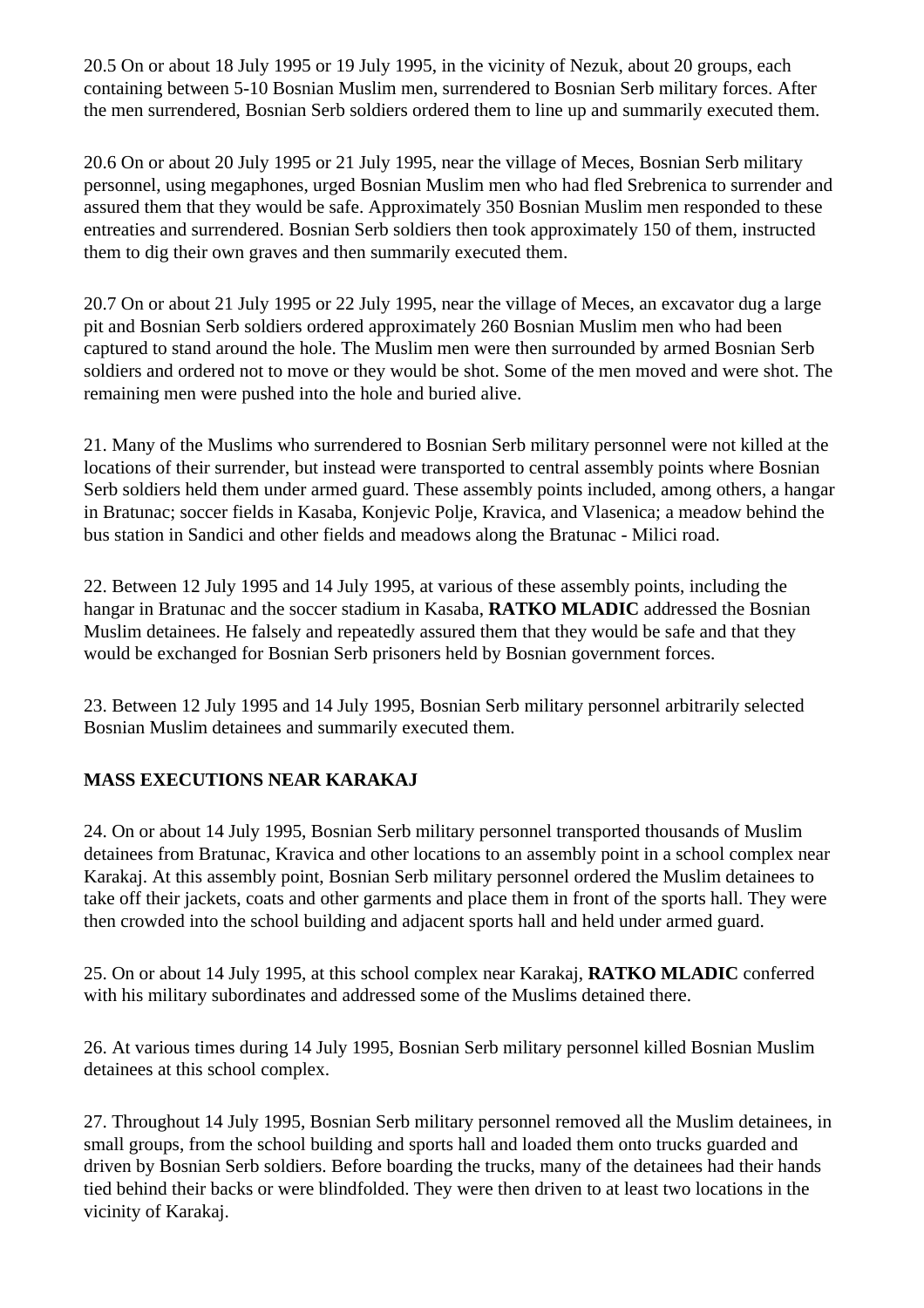28. Once the trucks arrived at these locations, Bosnian Serb military personnel ordered the bound or blindfolded Muslim detainees off the trucks and summarily executed them. The summary executions took place from approximately noon to midnight on 14 July 1995.

29. Bosnian Serb military personnel buried the executed Bosnian Muslim men in mass graves near the execution sites.

30. On or about 14 July 1995, **RATKO MLADIC** was present at one of the mass execution sites when Bosnian Serb military personnel summarily executed Bosnian Muslim men.

31. The summary executions of Bosnian Muslim males, which occurred on 14 July 1995 in the vicinity of Karakaj, resulted in the loss of thousands of lives.

# **THE ACCUSED**

32. **RADOVAN KARADZIC** was born on 19 June 1945 in the municipality of Savnik of the Republic of Montenegro. From on or about 13 May 1992 to the present, he has been president of the Bosnian Serb administration in Pale.

33. **RATKO MLADIC** was born on 12 March 1943 in Kalinovik municipality of the Republic of Bosnia and Herzegovina. He is a career military officer and holds the rank of general in the Bosnian Serb armed forces. From on or about 14 May 1992 to the present, he has been the commander of the army of the Bosnian Serb administration.

# **SUPERIOR AUTHORITY**

## **RADOVAN KARADZIC**

34. **RADOVAN KARADZIC** was a founding member and president of the Serbian Democratic Party (SDS) of what was then the Socialist Republic of Bosnia and Herzegovina. The SDS was the main political party among the Serbs in Bosnia and Herzegovina. As president of the SDS, he was and is the most powerful official in the party. His duties as president include representing the party, co-ordinating the work of party organs and ensuring the realisation of the programmatic tasks and goals of the party. He continues to hold this post.

35. **RADOVAN KARADZIC** became the first president of the Bosnian Serb administration in Pale on or about 13 May 1992. At the time he assumed this position, his *de jure* powers, as described in the constitution of the Bosnian Serb administration, included, but were not limited to, commanding the army of the Bosnian Serb administration in times of war and peace and having the authority to appoint, promote and discharge officers of the army. As president, he was and is a position of superior authority to **RATKO MLADIC** and every member of the Bosnian Serb army and all units and personnel assigned or attached to the Bosnian Serb army.

36. In addition to his powers described in the constitution, **RADOVAN KARADZIC's** powers as president of the Bosnian Serb administration are augmented by Article 6 of the Bosnian Serb Act on People's Defence. This Act vested in him, among other powers, the authority to supervise the Territorial Defence both in peace and war and the authority to issue orders for the utilisation of the police in case of war, immediate threat and other emergencies. Article 39 of the same Act empowered him, in cases of imminent threat of war and other emergencies, to deploy Territorial Defence units for the maintenance of law and order.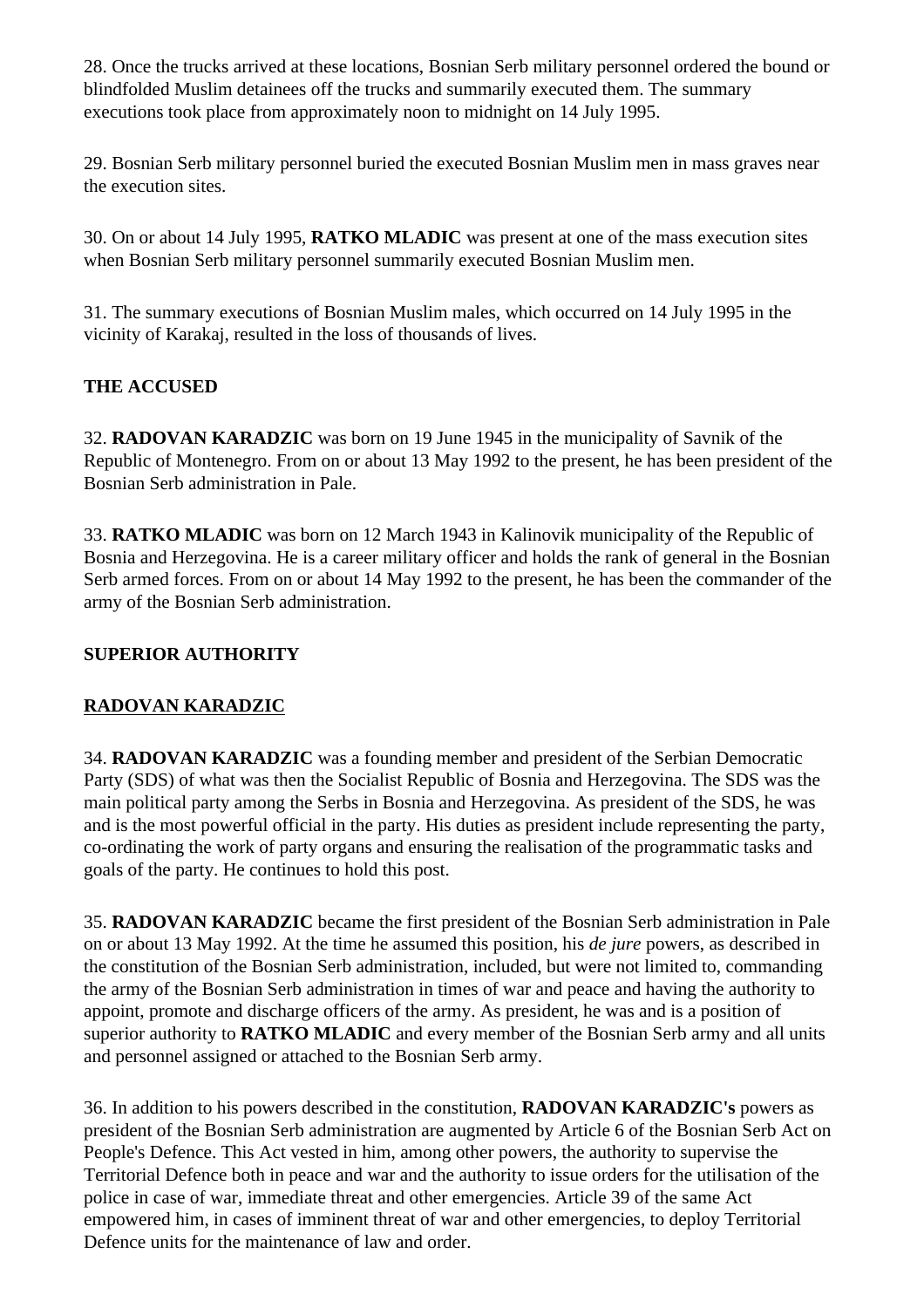37. **RADOVAN KARADZIC's** powers are further augmented by Article 33 of the Bosnian Serb Act on Internal Affairs, which authorised him to activate reserve police in emergency situations.

38. **RADOVAN KARADZIC** has exercised the powers described above and has acted and been dealt with internationally as the president of the Bosnian Serb administration in Pale. In that capacity, he has, *inter alia*, participated in international negotiations and has personally made agreements on such matters as cease-fires and humanitarian relief, and these agreements have been implemented.

# **RATKO MLADIC**

39. **RATKO MLADIC** was, in 1991, appointed commander of the 9th Corps of the Yugoslav People's Army (JNA) in Knin in the Republic of Croatia. In May 1992, he assumed command of the forces of the Second Military District of the JNA which then effectively became the Bosnian Serb army. He holds the rank of general and from about 14 May 1992 to the present, has been the commander of the army of the Bosnian Serb administration. In that capacity, he was and is in a position of superior authority to every member of the Bosnian Serb army and all units and personnel assigned or attached to that army.

40. **RATKO MLADIC** has demonstrated his control in military matters by negotiating, *inter alia*, cease-fire and prisoner exchange agreements; agreements relating to the opening of Sarajevo airport; agreements relating to access for humanitarian aid convoys; and anti-sniping agreements, all of which have been implemented.

## **GENERAL ALLEGATIONS**

41. At all times relevant to this indictment, a state of armed conflict and partial occupation existed in the Republic of Bosnia and Herzegovina in the territory of the former Yugoslavia.

42. In each paragraph charging genocide, a crime recognised by Article 4 of the Statute of the Tribunal, the alleged acts or omissions were committed with the intent to destroy, in whole or in part, a national, ethnical, or religious group, as such.

43. In each paragraph charging crimes against humanity, crimes recognised by Article 5 of the Statute of the Tribunal, the alleged acts or omissions were part of a widespread or systematic or large-scale attack directed against a civilian population.

44. **RATKO MLADIC** and **RADOVAN KARADZIC** are individually responsible for the crimes alleged against them in this indictment pursuant to Article 7(1) of the Tribunal Statute. Individual criminal responsibility includes committing, planning, instigating, ordering or otherwise aiding and abetting in the planning, preparation or execution of any crimes referred to in Articles 2 to 5 of the Tribunal Statute.

45. **RATKO MLADIC** and **RADOVAN KARADZIC** are also, or alternatively, criminally responsible as commanders for the acts of their subordinates pursuant to Article 7(3) of the Tribunal Statute. Command criminal responsibility is the responsibility of a superior officer for the acts of his subordinate if he knew or had reason to know that his subordinate was about to commit such acts or had done so and the superior failed to take the necessary and reasonable measures to prevent such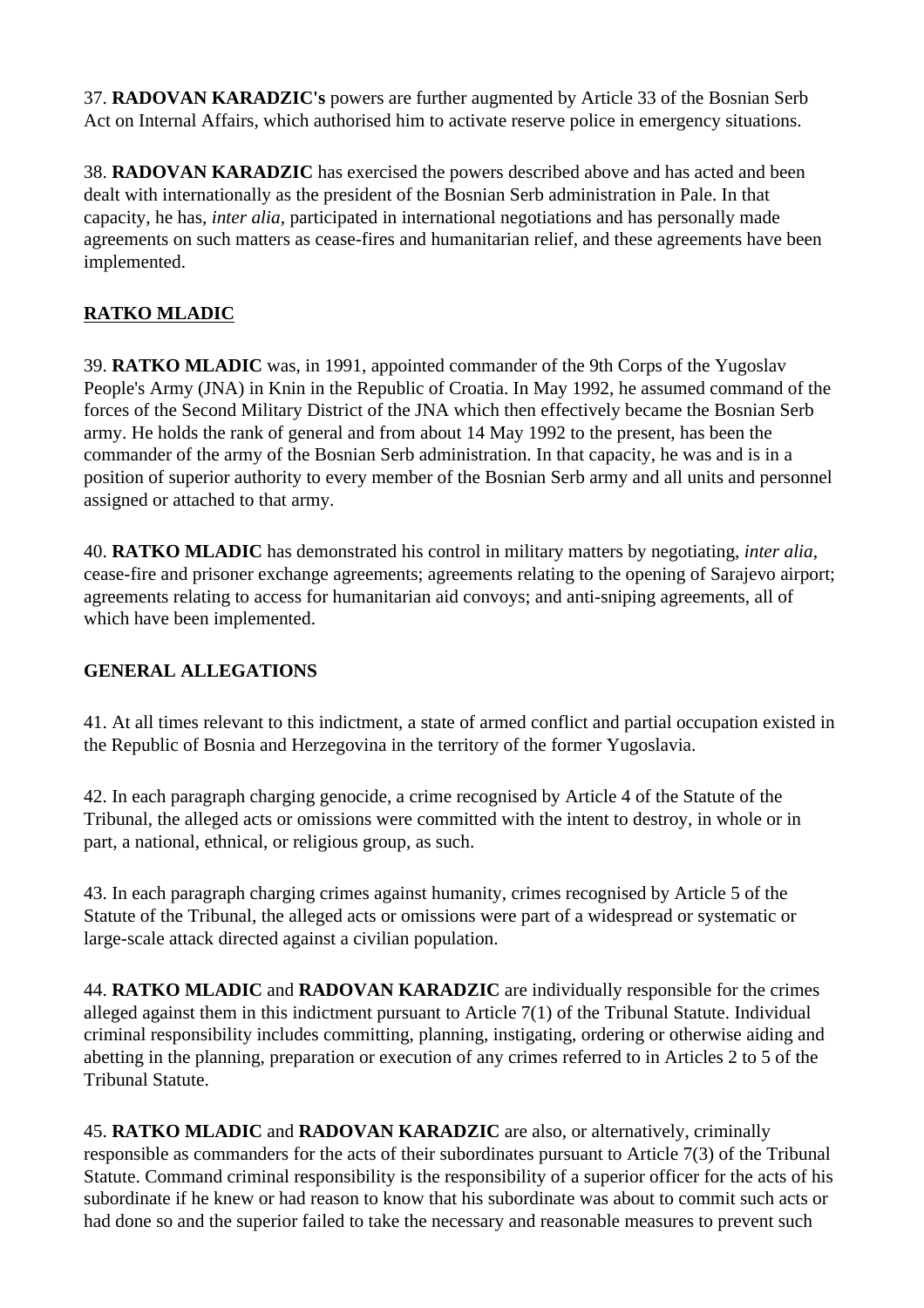acts or to punish the perpetrators thereof.

46. The general allegations contained in paragraphs 41 through 45 are realleged and incorporated into each of the charges set forth below.

## **CHARGES**

## **COUNTS 1-2 (GENOCIDE) (CRIME AGAINST HUMANITY)**

47. Between about 12 July 1995 and 13 July 1995, Bosnian Serb military personnel, under the command and control of **RATKO MLADIC** and **RADOVAN KARADZIC**, arrived in Potocari where thousands of Muslim men, women and children had sought refuge in and around the UN military compound. Bosnian Serb military personnel, under the command and control of **RATKO MLADIC** and **RADOVAN KARADZIC,** summarily executed many Bosnian Muslim refugees who remained in Potocari.

48. Between about 13 July 1995 and 22 July 1995, Bosnian Serb military personnel, under the command and control of **RATKO MLADIC** and **RADOVAN KARADZIC,** summarily executed many Bosnian Muslim men who fled to the woods and were later captured or surrendered.

49. Thousands of Bosnian Muslim men, who fled Srebrenica and who surrendered or had been captured, were transported from various assembly locations in and around Srebrenica to a main assembly point at a school complex near Karakaj.

50. On or about 14 July 1995, Bosnian Serb military personnel, under the command and control of **RATKO MLADIC** and **RADOVAN KARADZIC**, transported thousands of Muslim men from this school complex to two locations a short distance away. At these locations, Bosnian Serb soldiers, with the knowledge of **RATKO MLADIC**, summarily executed these Bosnian Muslim detainees and buried them in mass graves.

51. **RATKO MLADIC** and **RADOVAN KARADZIC**, between about 6 July 1995 and 22 July 1995, individually and in concert with others, planned, instigated, ordered or otherwise aided and abetted in the planning, preparation or execution of the following crimes:

a) summary executions of Bosnian Muslim men and women in and around Potocari on 12 July 1995 and 13 July 1995,

b) summary executions, which occurred between 13 July 1995 and 22 July 1995, of Bosnian Muslims who were *hors de combat* because of injury, surrender or capture after fleeing into the woods towards Tuzla,

c) summary executions of Bosnian Muslim men, which occurred on or about 14 July 1995 at mass execution sites in and around Karakaj.

By their acts and omissions in relation to the events described in paragraphs 13, 14, 20.1-20.7, 23, 26 and 28, **RATKO MLADIC** and **RADOVAN KARADZIC** committed: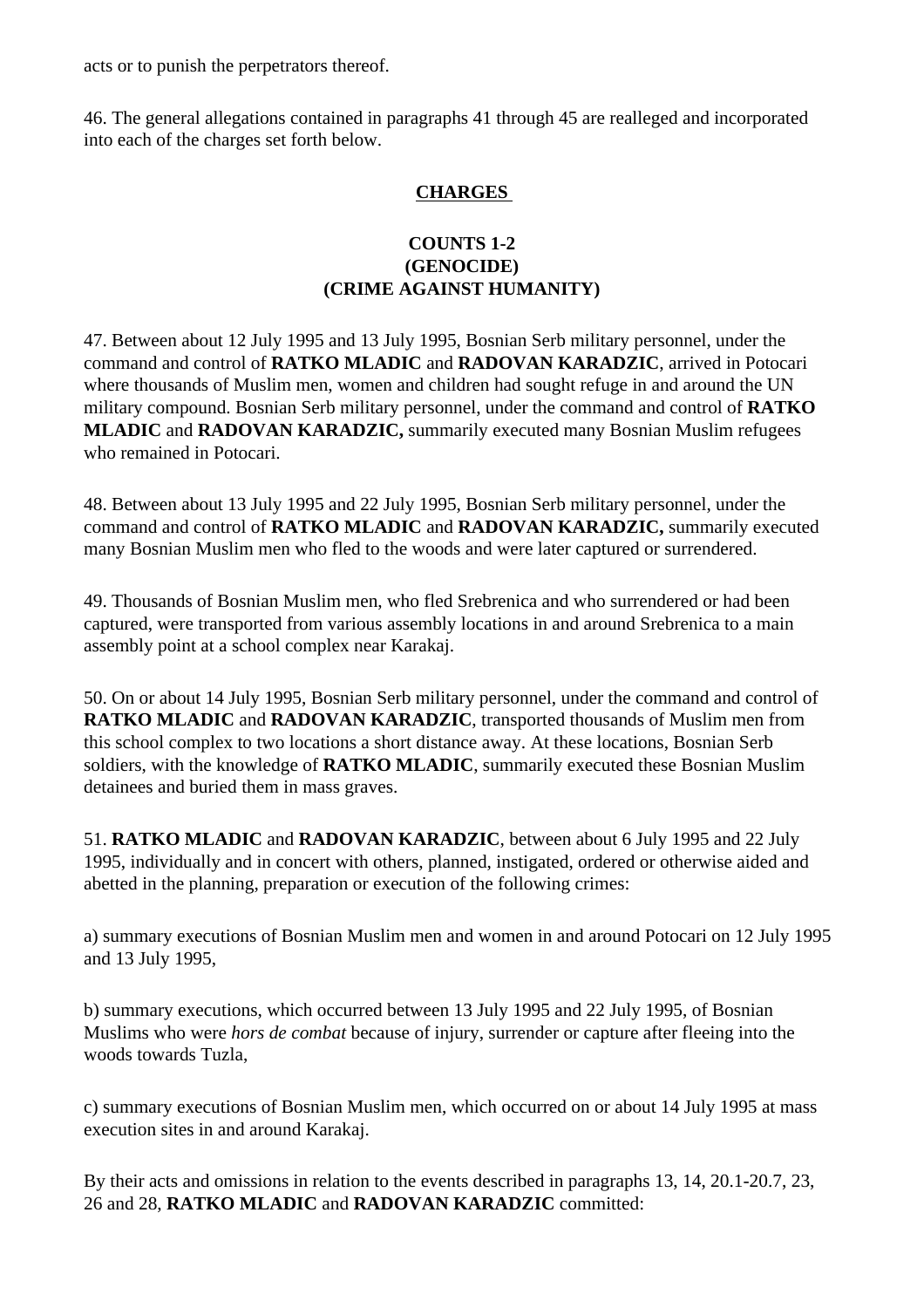**Count 1: GENOCIDE** as recognised by Article 4(2)(a) (killing members of the group) of the Statute of the Tribunal.

**Count 2:** A **CRIME AGAINST HUMANITY** as recognised by Article 5(b) (extermination) of the Statute of the Tribunal.

## **COUNTS 3-4 (CRIME AGAINST HUMANITY) (VIOLATION OF THE LAWS OR CUSTOMS OF WAR)**

52. By their acts and omissions in relation to the summary executions of Bosnian Muslim men and women that occurred in and around Potocari between 12 July 1995 and 13 July 1995, described heretofore in paragraph 13, **RATKO MLADIC** and **RADOVAN KARADZIC** committed:

**Count 3:** A **CRIME AGAINST HUMANITY** as recognised by Article 5(a) (murder) of the Statute of the Tribunal.

**Count 4:** A **VIOLATION OF THE LAWS OR CUSTOMS OF WAR** as recognised by Article 3 (murder) of the Statute of the Tribunal.

## **COUNTS 5-18 (CRIMES AGAINST HUMANITY) (VIOLATION OF THE LAWS OR CUSTOMS OF WAR)**

53. By their acts and omissions in relation the summary executions of Bosnian Muslims who fled Srebrenica into the woods between 13 July 1995 and 22 July 1995 as described heretofore in paragraphs 20.1 to 20.7, **RATKO MLADIC** and **RADOVAN KARADZIC** committed:

**Count 5: A CRIME AGAINST HUMANITY** (in relation to paragraph 20.1) as recognised by Article 5(a) (murder) of the Statute of the Tribunal.

**Counts 6: A VIOLATION OF THE LAWS OR CUSTOMS OF WAR (**in relation to paragraph 20.1) as recognised by Article 3 (murder) of the Statute of the Tribunal.

**Count 7: A CRIME AGAINST HUMANITY** (in relation to paragraph 20.2) as recognised by Article 5(a) (murder) of the Statute of the Tribunal.

**Counts 8: A VIOLATION OF THE LAWS OR CUSTOMS OF WAR (**in relation to paragraph 20.2) as recognised by Article 3 (murder) of the Statute of the Tribunal.

**Count 9: A CRIME AGAINST HUMANITY** (in relation to paragraph 20.3) as recognised by Article 5(a) (murder) of the Statute of the Tribunal.

**Counts 10: A VIOLATION OF THE LAWS OR CUSTOMS OF WAR (**in relation to paragraph 20.3) as recognised by Article 3 (murder) of the Statute of the Tribunal.

**Count 11: A CRIME AGAINST HUMANITY** (in relation to paragraph 20.4) as recognised by Article 5(a) (murder) of the Statute of the Tribunal.